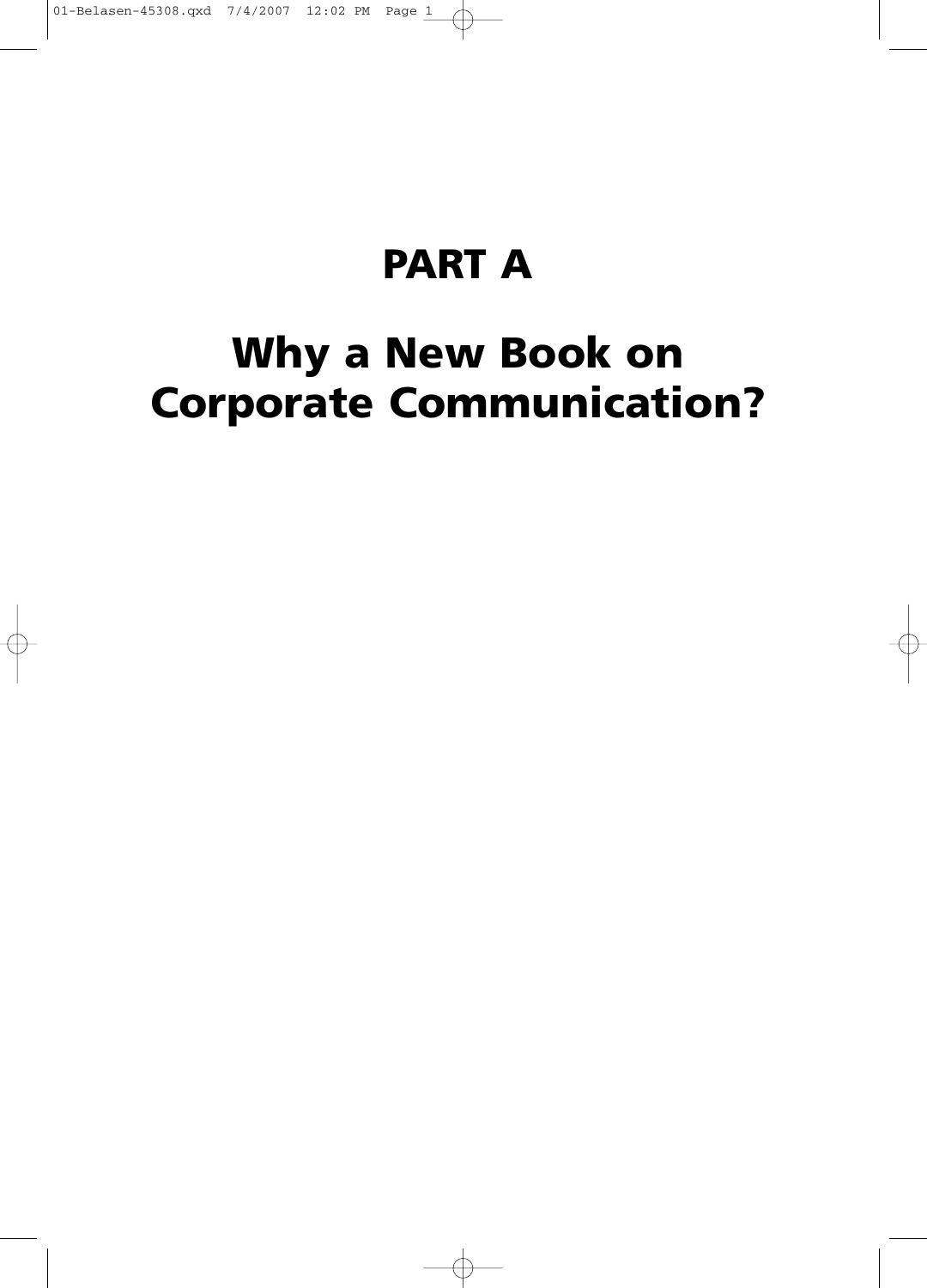$|01 - \text{Belasen-}45308.\text{qxd}$  7/4/2007 12:02 PM Page 2  $\Rightarrow$ 

 $\Rightarrow$ 

 $\Rightarrow$ 

 $\overline{\oplus}$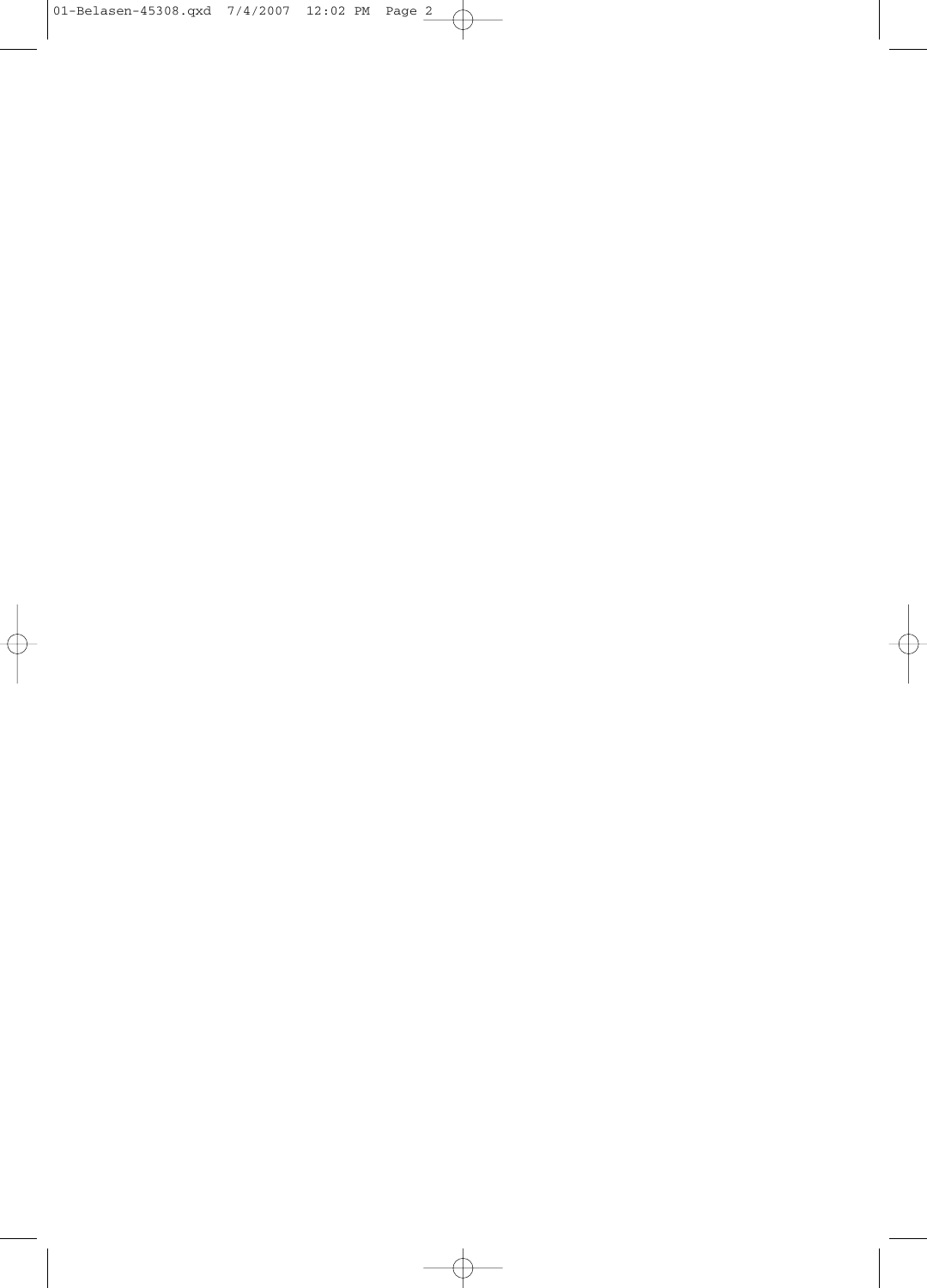**1**

# **Corporate Communication as a Field of Study and a Community of Practice**

## **The Missing Link of Corporate Communication as a Field of Study**

A quick glance at the titles published in the *International Journal of Corporate Communication*, by far the most credible source of articles and reviews in the area of corporate communication, is both revealing and puzzling. The majority of the topics cover everything imaginable that connotes internal communication, external communication, or both. The variety and range of topics compiled in the journal and the content areas are so wide and mutually exclusive that one can easily confuse the field with its subsets. The topics range from image management, reputation, stakeholder analysis, public relations (PR), investor relations, customer relations, government relations, marketing management, corporate citizenship, crisis management, media relations, and corporate advertising to corporate identity, employee relations, internal communication, management communication, organizational communication, corporate culture, change, core values, and managing climate. Notably, each writer had a different audience in mind, and each article was aimed at mapping out different parts of the construct space of corporate communication. While most corporate communication researchers and executives could benefit from the use of an integrated and more systematic framework of corporate communication, unfortunately the academic field of corporate communication is scattered, divergent, and lacks coherence. Van Riel (1995), a prominent researcher and a prolific writer in the area of corporate communication, concludes that "the confusion concerning the central concepts of corporate communication has not been resolved" (p. 24).

An earlier reviewer of this book commented: "There is really no definitive text which is able to address the diversity of this field within a coherent theoretical framework." The two volumes written by Michael Goodman epitomize this problem. The first volume, *Corporate Communication: Theory and Practice* (1994), was aimed at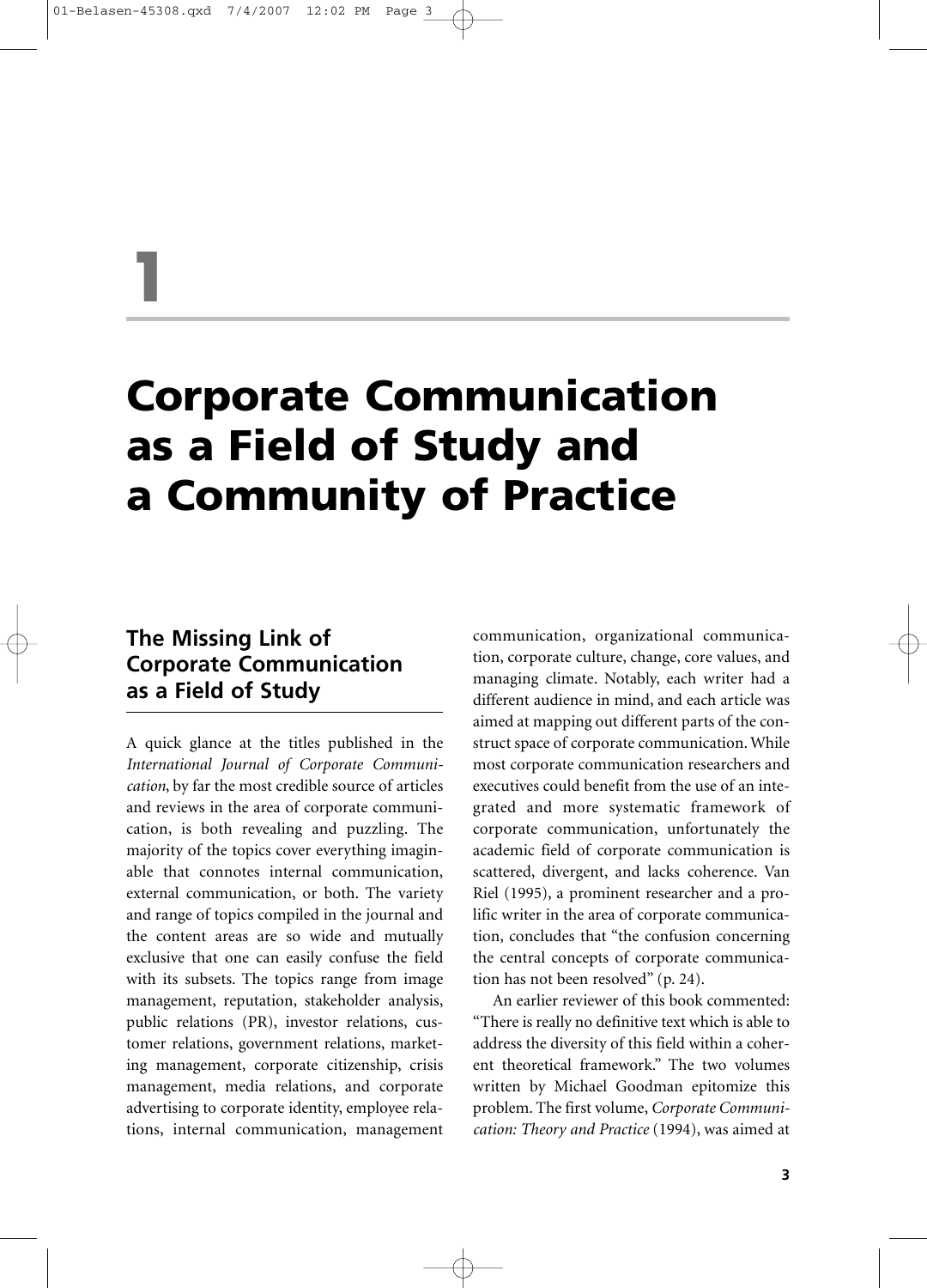clarifying definitional issues as well as identifying professional practices of corporate communication*. Corporate Communication* offers a close look at the growing professional practice of corporate communication and provides a discussion of critical functions. As a discipline, corporate communication is more art than science, but its body of knowledge is as old as rhetoric itself. Its theoretical foundation is interdisciplinary, drawing from language and linguistics, anthropology, sociology, psychology, management, and marketing. Its practice within contemporary corporations is seen as a strategic tool to lead, motivate, persuade, and inform numerous audiences inside and outside the organization. The objective outlined in the book is to "explore further corporate communication as a professional practice and an academic discipline" (p. xiv). In the first chapter Goodman goes on to define the intellectual boundaries of the field: "As a focus of academic study, corporate communication can be considered in the large context presented here, or it can be seen as an art of public relations" (p. 1). He then goes on to include the context: "Given the business environment, the more encompassing definition works well in both the applied context of the workplace, as well as within the context of academic study" (p. 2). Unfortunately, the rest of Goodman's book falls short of providing a solid theoretical basis or systematic procedure for building positions, presenting arguments, or integrating the various corporate communication topics. The value of his book, however, is in providing numerous academic views, stories, and case histories written by different experts in the field.

Goodman's companion volume, *Corporate Communications for Executives* (1998), sheds more light on the strategic context of corporate communication: "As an executive function, corporate communication is a strategic tool to lead, motivate, persuade, and inform numerous audiences inside and outside the organization. This book . . . further explores corporate communication as an executive and managerial practice" (p. xiv). Whereas the first volume was geared more toward academic discipline, its companion largely focused on practice. Then again, the total meaning of corporate communication has remained unchallenged, at least in the eyes of the readers in the field. Around the same time, Oliver (1997) rightfully concludes in her introductory words to her own book that "the challenge for higher education and training research and development lies in the encapsulation of excellence from the patchwork parts to produce a definitive whole which is greater than the sum of its parts, and which is capable of regaining lost academic momentum to meet future management, student and practitioner needs" (p. 13).

#### **Corporate Communication as a Community of Practice**

What is the reason for the many conceptualizations of corporate communication? Why is there such disagreement over the definition and much debate over the intellectual boundaries of corporate communication? Why has writing about corporate communication models and organizational practices been so fragmented, noncumulative, and in such disarray, breeding different conceptions that are often incoherent and at best incompatible with one another? Why are a plethora of models used with arbitrary variables, unclear relationships, and multiple and diverse audiences? The short, simple answer is that communication is no longer the exclusive domain of PR or marketing departments. Other functional areas within the organization play an important role in decision making and implementation of policies that affect internal and external stakeholders. As organizations become increasingly large, they also tend to become more bureaucratized and standardized, relying on functional departmentation as the primary mode to organize labor and achieve economies of scale. Growth in size is normally followed by a greater formalization and standardization of organizational communication as a means to enhance internal consistency as well as achieve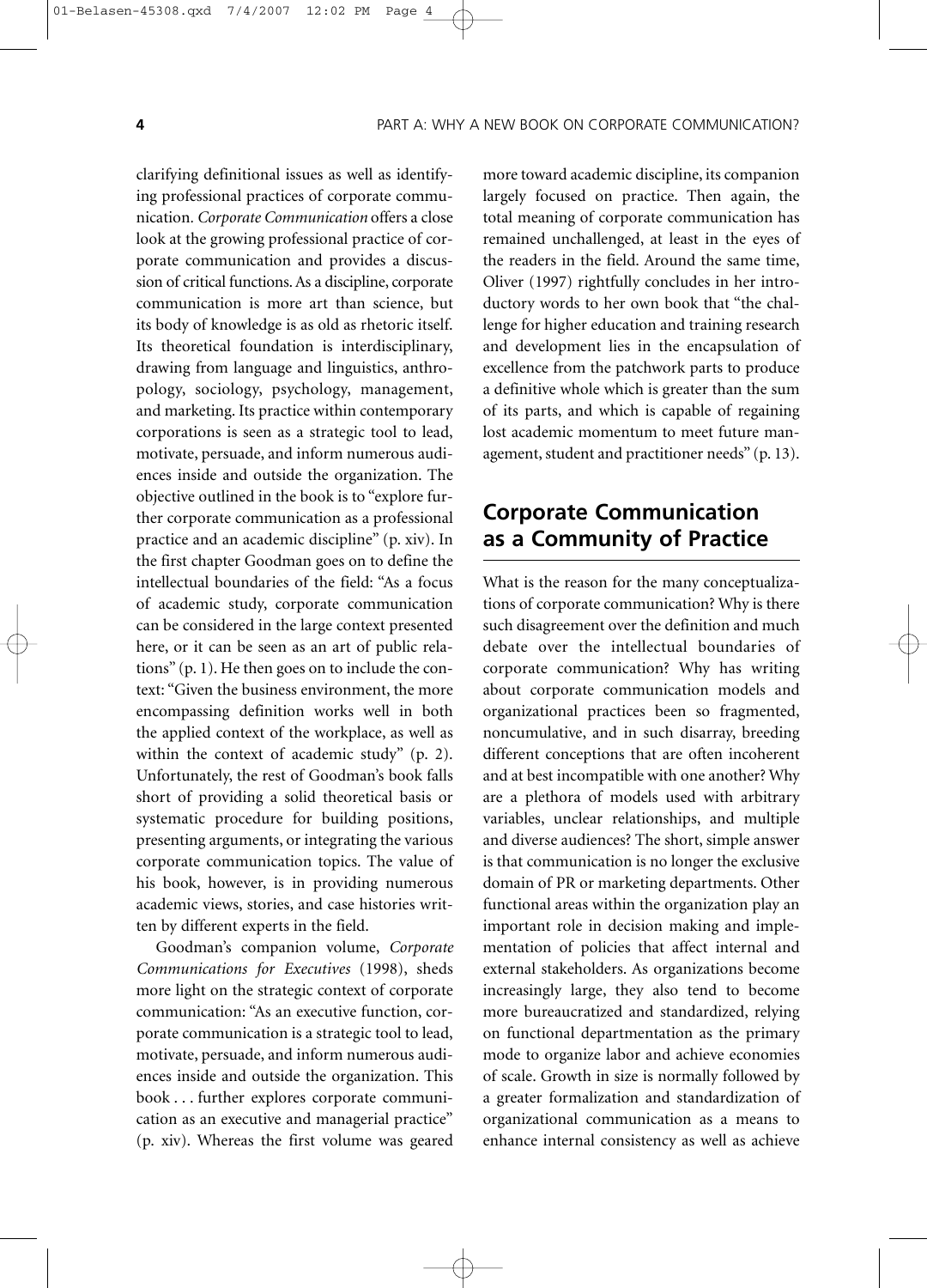#### Chapter 1: Corporate Communication as a Field of Study **5**

greater levels of uniformity in organizational responses. However, the proliferation of communication products (e.g., policies, procedures, memos, internal documents, brochures, newsletters, press releases, annual reports) across the functional units takes on a life of its own. Each functional department develops customized methods of communication and uses specialized language with unique syntax, form, style, and substance orientation to address its audience. Let's look at some examples.

The finance department deals with communication directed toward shareowners and institutional investors. The personnel department advertises positions externally and internally; develops codes and procedures to deal with the implementation of selection, training, evaluation, and compensation of employees; and is responsible for disseminating information about government policies and corporate compliance. The legal department handles the communication dealing with business law and regulations, public affairs, industry structure, environmental issues, and financial transactions. In addition to staff units, which provide services to the rest of the organization, most organizations have an operating core staffed by line units that do the basic work of the organization. Like the staff units, line units tend to be organized around occupational skills and technical areas of expertise. These units (e.g., engineering, purchasing, production, marketing) also use specialized language to enhance their operating efficiency and connect well with their customers. The marketing department, for example, interacts with wholesalers, distributors, and retailers and uses advertisements in print and electronic media, direct mail, and various methods of telemarketing to promote the goods and services of the organization.

Although the differences among these functional units and departments are important in delineating their distinct roles and responsibilities, enabling in-depth knowledge and skill development, they also become inhibitors of communication within and outside the organization. Functional areas develop their own standards and operating procedures for dealing with internal and external communication while treating other functional areas as nonrelevant, rendering the communication across functional lines ineffective. The very same differences that yield efficiencies and economies of scale within the functional departments also breed communication inefficiencies across units and lines. These differences are punctuated by idiosyncratic jargon, specialized meanings, and communication channels and messages that are tailored uniquely to the needs and interests of the clients, internal and external, served by the functional area. On the one hand, the personnel department uses relational and persuasive written messages to motivate new recruits to meet performance expectations creatively and often at "all costs"; on the other hand, the legal counsel staff use rational and conclusive messages to inform employees about the legal consequences associated with product liability laws. These communication activities are essential for the proper functioning of the organization, but they also underpin the proliferation of various corporate communication channels and functions.

### **Attempts to Integrate the Field of Corporate Communication**

During the 1990s, several noteworthy books were written on the subject of corporate communication (Argenti, 1994; Oliver, 1997; Van Riel, 1995). While all of these books advanced the need for a broader, integrated view of the field of corporate communication, each one approached the field from a very different perspective, usually by focusing on a particular function. Oliver, for example, describes the "fragmentation of the discipline" and the "subsequent credibility gap" (pp. 11–12) as the main reasons for the shift that she advocates toward a more systems-oriented approach, which combines both internal and external organizational communication with functional and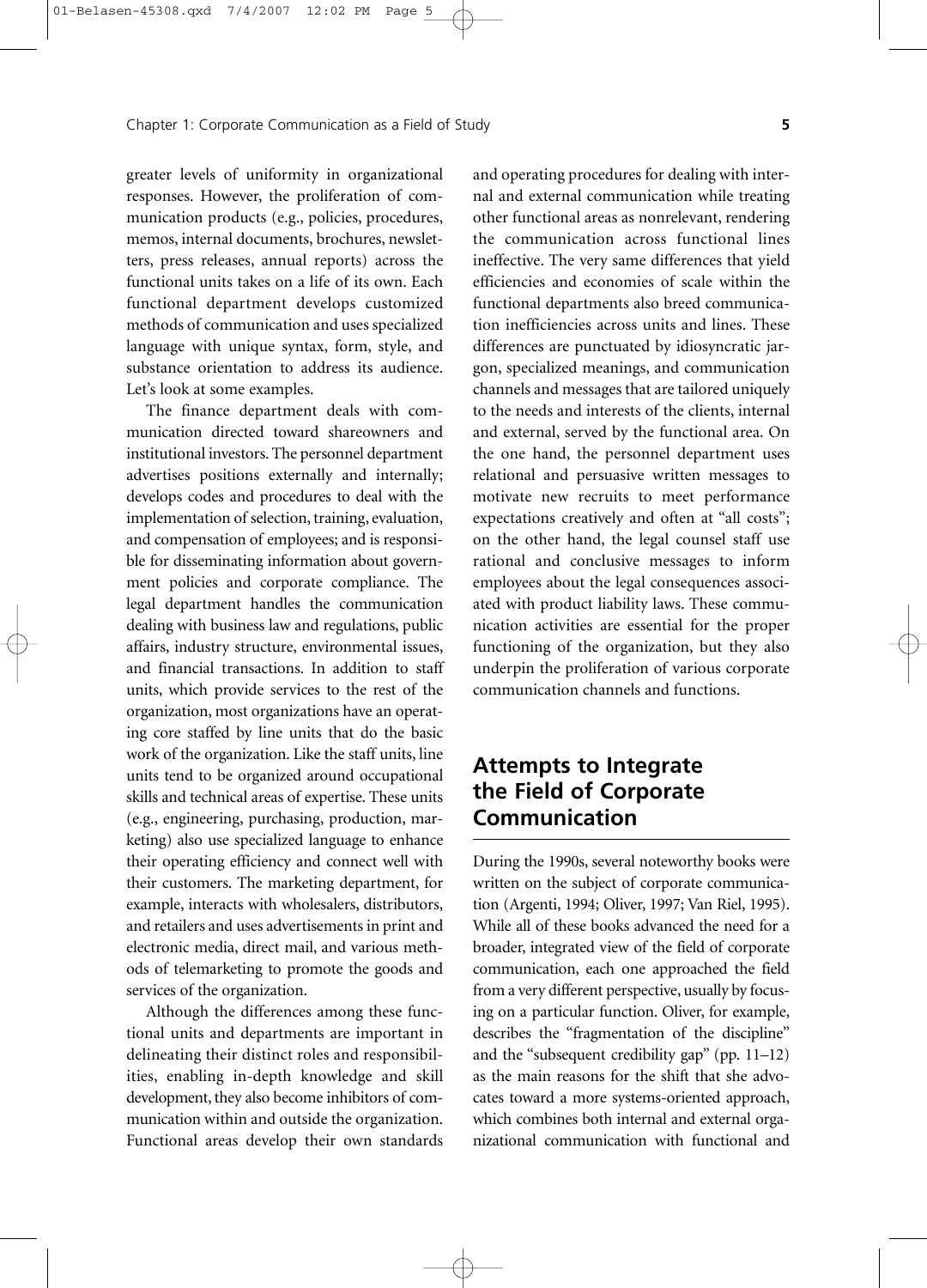**6 PART A: WHY A NEW BOOK ON CORPORATE COMMUNICATION?** 

strategic approaches to corporate communication. Rather than offering a unifying framework in which the different parts of corporate communication could be presented uniformly and systematically, she divides the field into four mainstream categories by level (individual, group, operational, and strategic) and concludes the book by tying the strategic planning process to organizational communication plans and practices. Oliver's integrated communication planning model, adapted from Van Riel (1995), was then linked with a stakeholder analysis to highlight the significance of internal and external forces shaping the communication plans of the organization and igniting reactive and proactive public relations responses. The function of public relations quickly became the essence of Oliver's message, as captured in her indispensable recommendation to researchers of corporate communication. Researchers, she points out, must "incorporate the body of knowledge from the discipline of public relations into their corporate communication interdisciplinary research" (p. 205).

### **The Challenge to Identify the Construct Space of Corporate Communication**

Surprisingly, lobbying for a more holistic and integrated approach to corporate communication has given rise to the emergence of PR as the most significant element of corporate communication. A PR unit as an important function of external communication has also become synonymous with corporate communication. It is important to note that corporate communication cannot be reduced to any one particular model. Instead, it must be promoted holistically as a gestalt that brings together groups of researchers to provide direction for future research. There must be a greater willingness to tackle communication problems from a broader perspective infused with multiple viewpoints and enriched by diverse areas of expertise. Van Riel (1995) punctuates the broader view as a necessity: "The holistic perspective of corporate communication preeminently makes it an area for special attention, which can be meaningfully positioned within the interdisciplinary research and educational field of management" (p. 23). The challenge for future researchers is to identify the construct space of corporate communication both as an interdisciplinary academic field of study that draws on a broader range of specialties bound by principles and theoretical and methodological issues and as a community of practice in which individuals and groups with similar occupational skills share common goals and interests associated with corporate communication. These groups form informal networks and social links within and around organizations aimed at promoting shared understanding, common values, and principles across their practices. They, too, are looking for guidance that informs their views and interpretations of events around them in a way that is consistent with the overarching goals of the organization. As Argenti (1994) observes, "more and more companies have come to realize the importance of a unified communication function" (p. vii).

Weick's (1979) concept of loosely coupled social systems is particularly useful in clarifying how the structure of multiple networks of communication operates. Since functions within the larger system of corporate communication tend to vary circumstantially, the system resembles a loosely coupled subsystem with dynamic patterns of interaction in a network of relationships. These loosely coupled functions and the individuals within them are different from the traditional loosely coupled systems, which are relatively uncoordinated. Individuals and groups playing different roles involving corporate advertising and advocacy programs, customer relations, media relations, and so on are relatively interdependent. Presenting the framework of corporate communication as a loosely coupled system is consistent with Argenti's (1994) view of corporate communication "as a combination of a strong, centralized, functional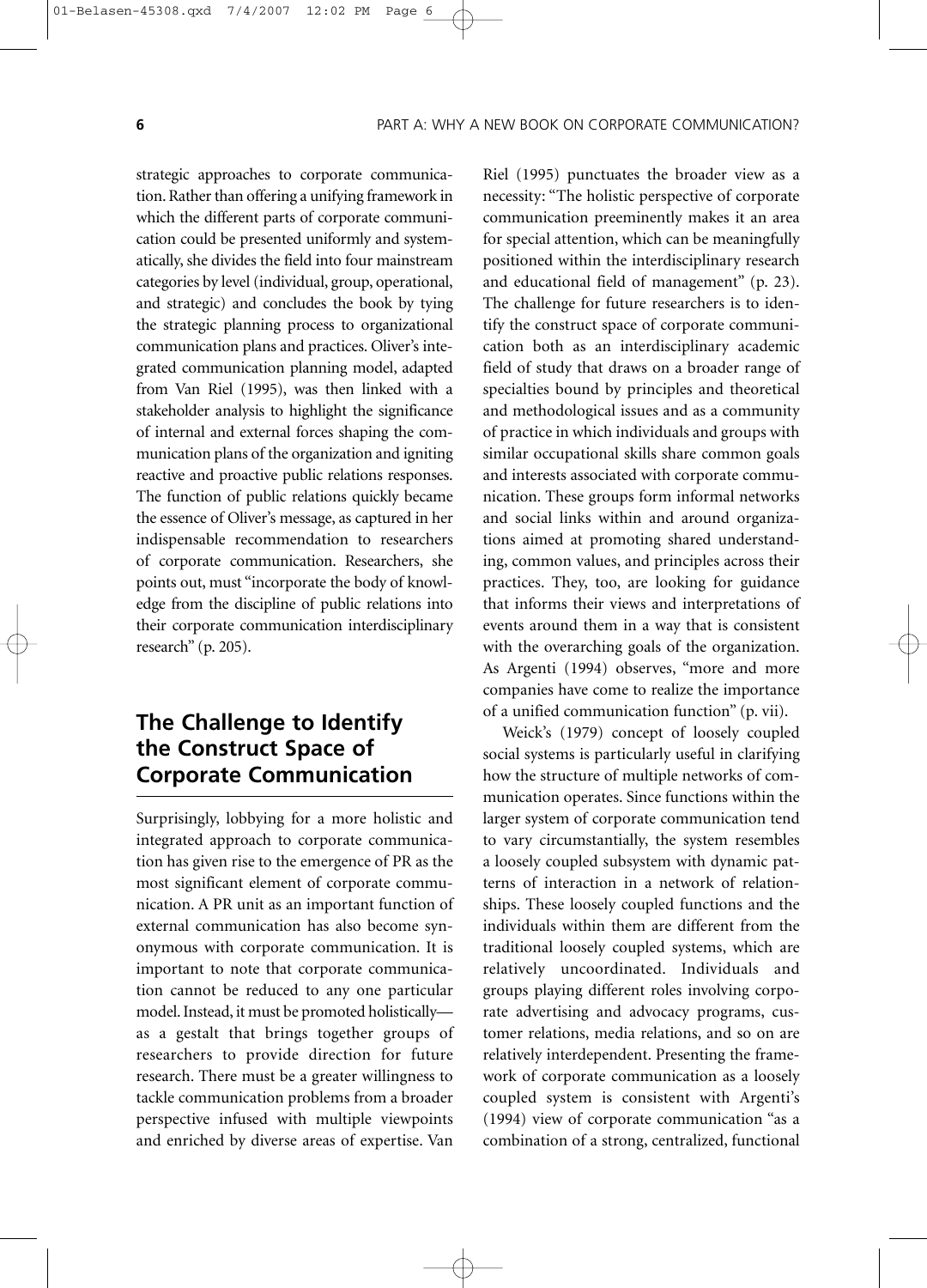Chapter 1: Corporate Communication as a Field of Study **7**

area . . . plus a network of decentralized operatives helping to keep communications consistent throughout the organization while adapting the function to the special needs of the independent business unit" (p. 57). Argenti goes on to describe how the tension that exists in a centralized structure with embedded semiautonomous groups is typically resolved functionally:

As we begin to look at each of the different aspects of the function, we will find that some of these activities are already handled through another functional area. For example, the investor relations (IR) function could be in the treasury department, the employee relations (ER) function within the personnel department, and the customer relations (CR) function within the marketing department. All of these activities require communication strategies connected to the central mission of the firm. And . . . each of the activities can be classified as a sub-function of the corporate communication function itself. (p. 57)

Professionals with specialized skills who operate in a matrix-like structure with selective vertical and horizontal decentralization typically perform these activities and functions. While the power to control most of the line decisions is dispersed across the specialized areas (e.g., customer relations, government relations), the central office of corporate communication retains the responsibility to coordinate and integrate the different functions to achieve a unified and coherent organizational response.

#### **Overhauling the Field**

There is certainly a need for rescuing the field of corporate communication not by merely reinventing it, as Argenti (1994) suggests in his seminal work, but by overhauling the field as a practice and as an important academic discipline. With that in mind, Goodman (1994, 1998) deserves some praise for pioneering some of the early work on modern corporate communication. By focusing on particular characteristics of corporate communication, Goodman highlights the need to make explicit the theoretical, empirical, and practical value of each as well as the need to recognize tradeoffs among academicians and practitioners. Furthermore, by segmenting the field into diverse topical areas, he also indirectly creates the need for identifying a universal framework that streamlines the field and presents it as a uniform and consistent base of knowledge.

Van Riel's (1995) triangle of marketing communication, organizational communication, and management communication is one such framework. Marketing communication is an umbrella for a wide range of external communication, including advertising, sales promotion, direct mail, sponsorship, and so on. Organizational communication has a much broader appeal that includes public relations, public affairs, investor relations, employee relations, corporate advertising, and scanning. Management communication includes traditional aspects of supervision; administration, such as planning, organizing, coordinating, and controlling; and leadership, such as developing shared vision and mobilizing support for that vision through trust and empowerment. According to this schema, the overarching goal of corporate communication is threefold:

- 1. Increase the harmony among these three functional areas to maximize the fit between corporate strategy, organizational identity, and external image.
- 2. Sustain the effort to institutionalize the corporation through branding and legitimization.
- 3. Facilitate the coordination of communication activities for optimal implementation of policies and decision making.

Van Riel's (1995) definition of corporate communication implicitly underscores the importance of using a stakeholder approach: "Corporate communication is an instrument of management by means of which all consciously used forms of internal and external communication